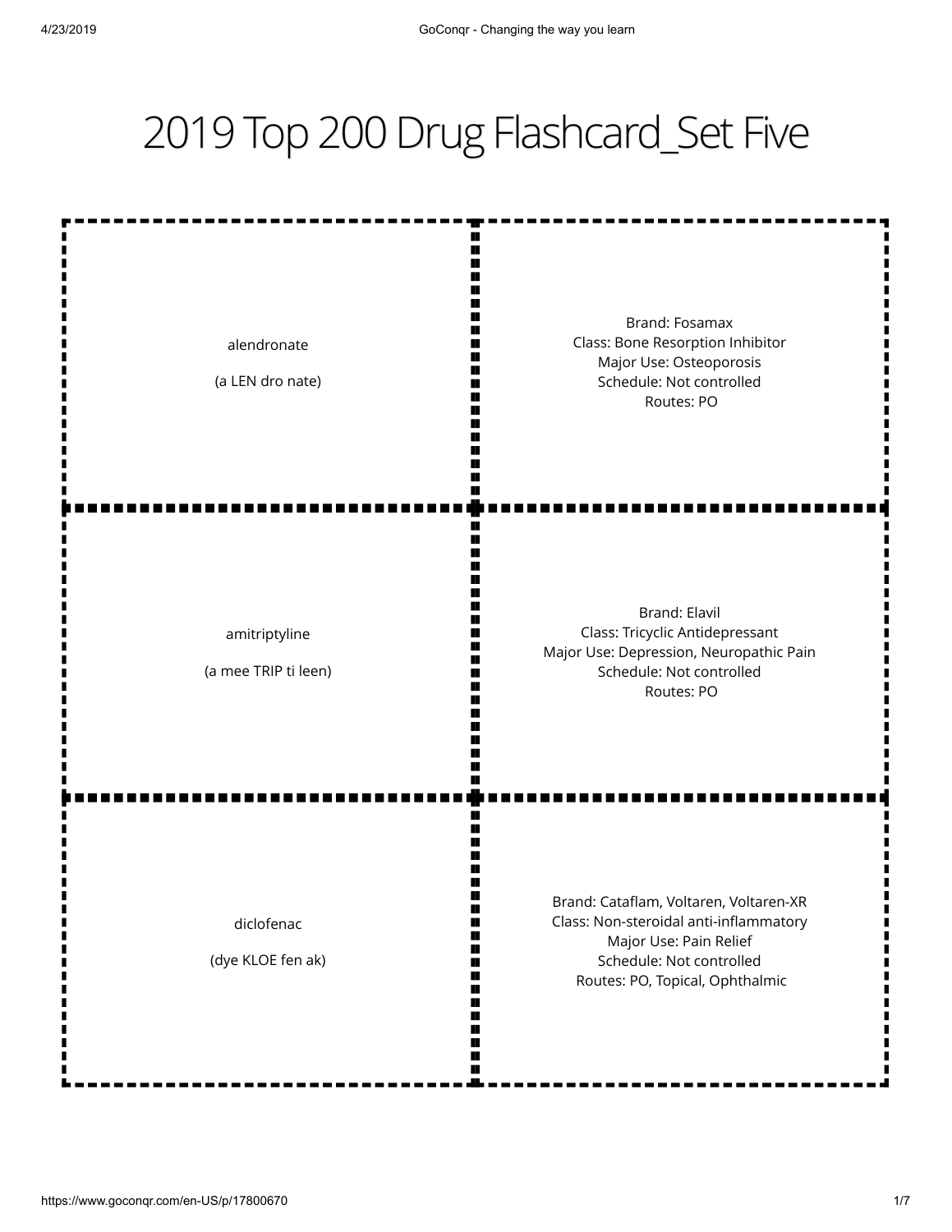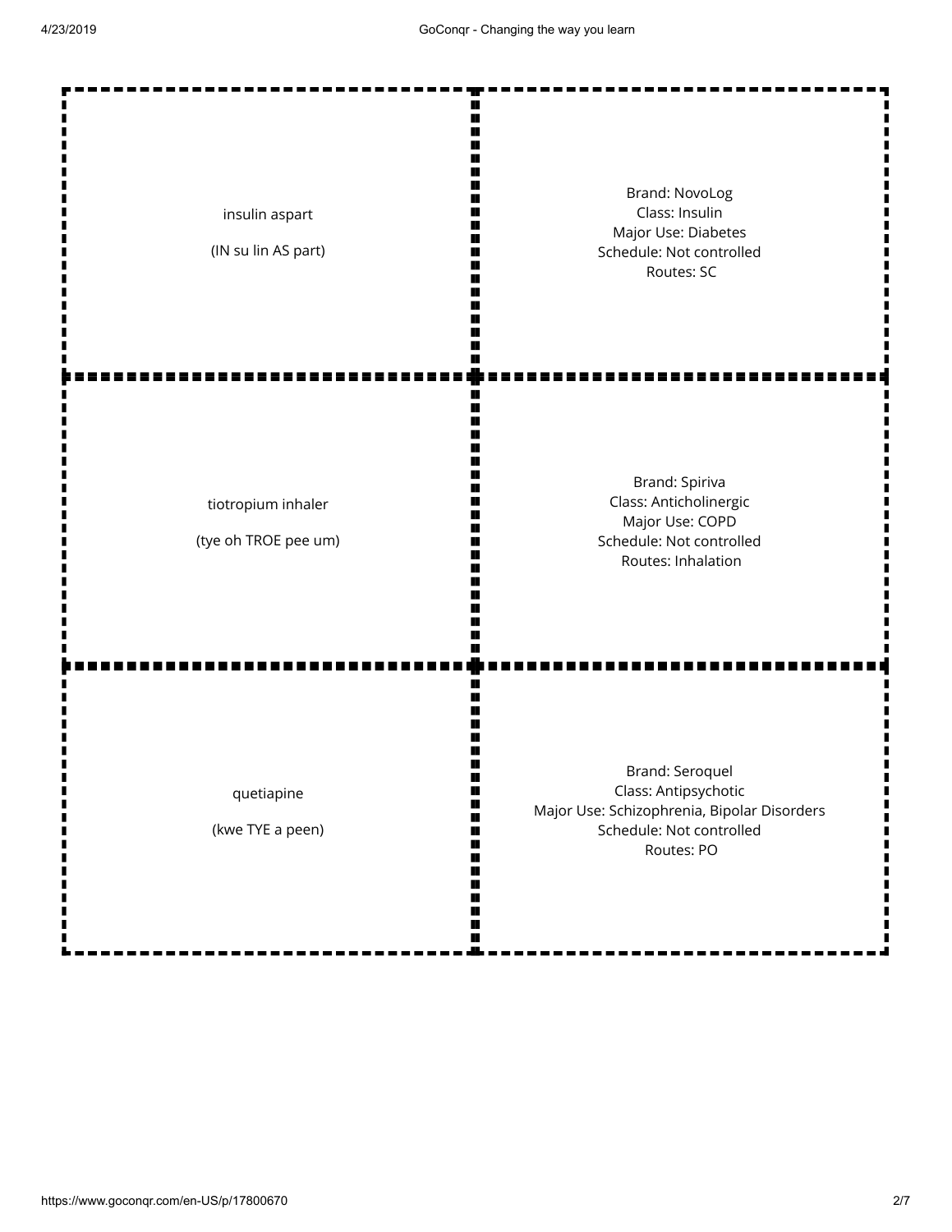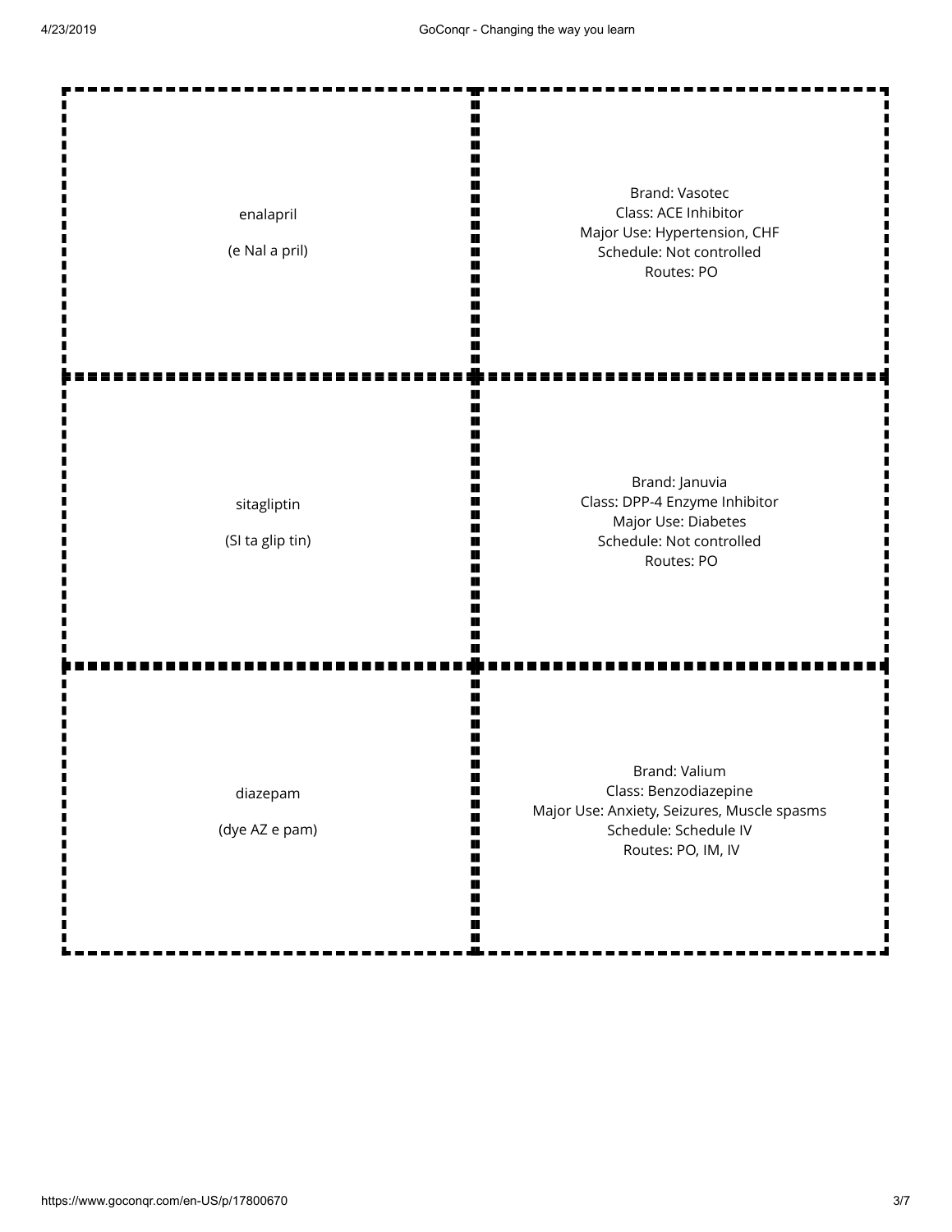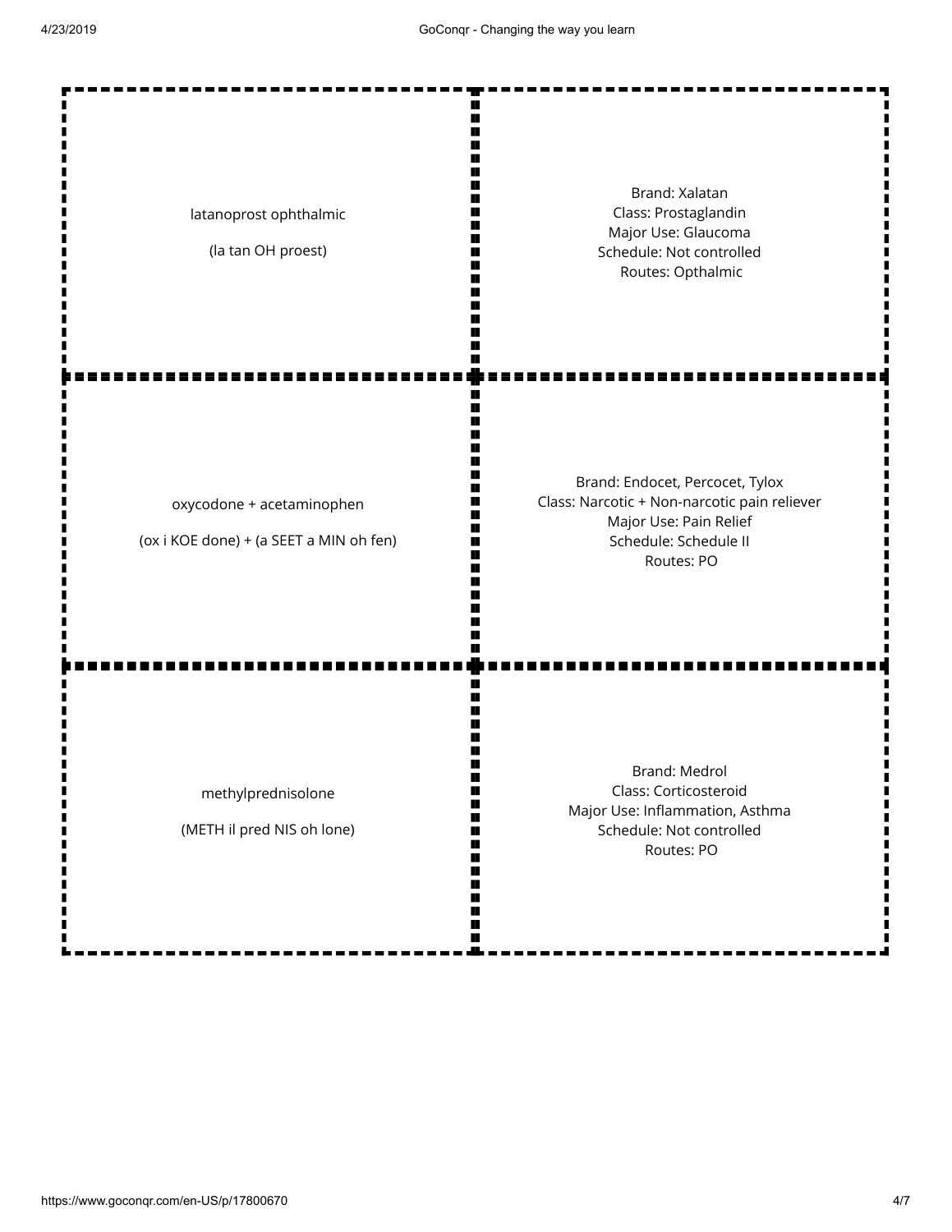г г  $\blacksquare$ 

Brand: Symbicort Class: Corticosteroid + Beta 2 Agonist budesonide + formoterol inhaled Major Use: Asthma (bue DES oh nide) + (for MOE te rol) Schedule: Not controlled Routes: Inhalation Brand: Atarax, Vistaril Class: Antihistamine (H1) hydroxyzine F Major Use: Anxiety, Pruritus, Sedation, Nausea & Vomiting (hye DROX ee zeen) Schedule: Not controlled Routes: PO, IM Brand: Proscar Class: Enzyme inhibitor finasteride Major Use: Benign Prostatic Hyperplasia (fih NAH steh ride) Schedule: Not controlled п ■ Routes: PO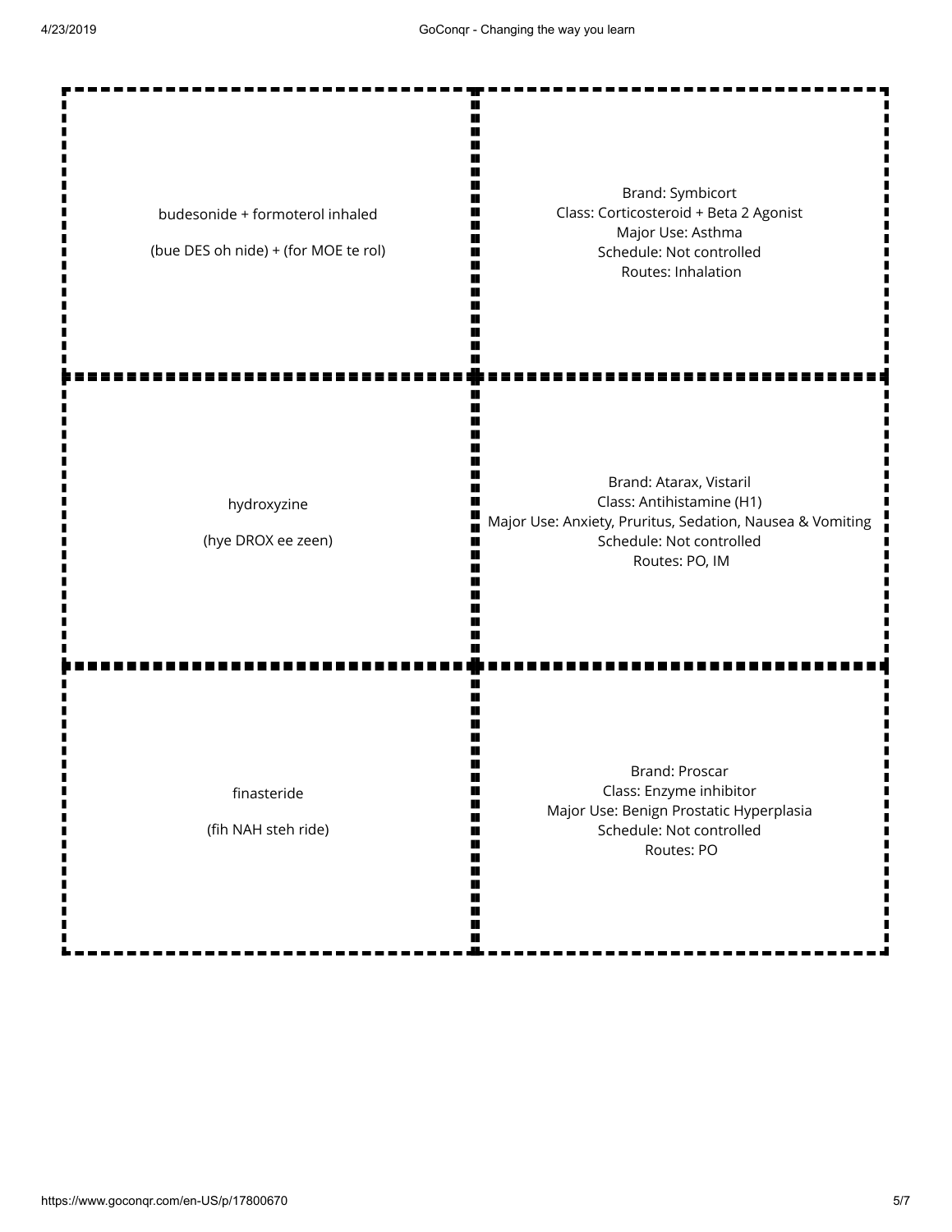| ondansetron<br>(on DAN se tron) | Brand: Zofran, Zofran ODT<br>Class: 5HT3 Receptor Antagonist<br>Major Use: Nausea / Vomiting<br>Schedule: Not controlled<br>Routes: PO |
|---------------------------------|----------------------------------------------------------------------------------------------------------------------------------------|
| cephalexin<br>(saf a LEX in)    | Brand: Kelfex<br>Class: Cephalosporin Antibiotic<br>Major Use: Bacterial Infection<br>Schedule: Not controlled<br>Routes: PO           |
| ezetimibe<br>(ez ET im ibe)     | Brand: Zetia<br>Class: Cholesterol Lowering Agents<br>Major Use: Hypercholesterolemia<br>Schedule: Not controlled<br>Routes: PO        |